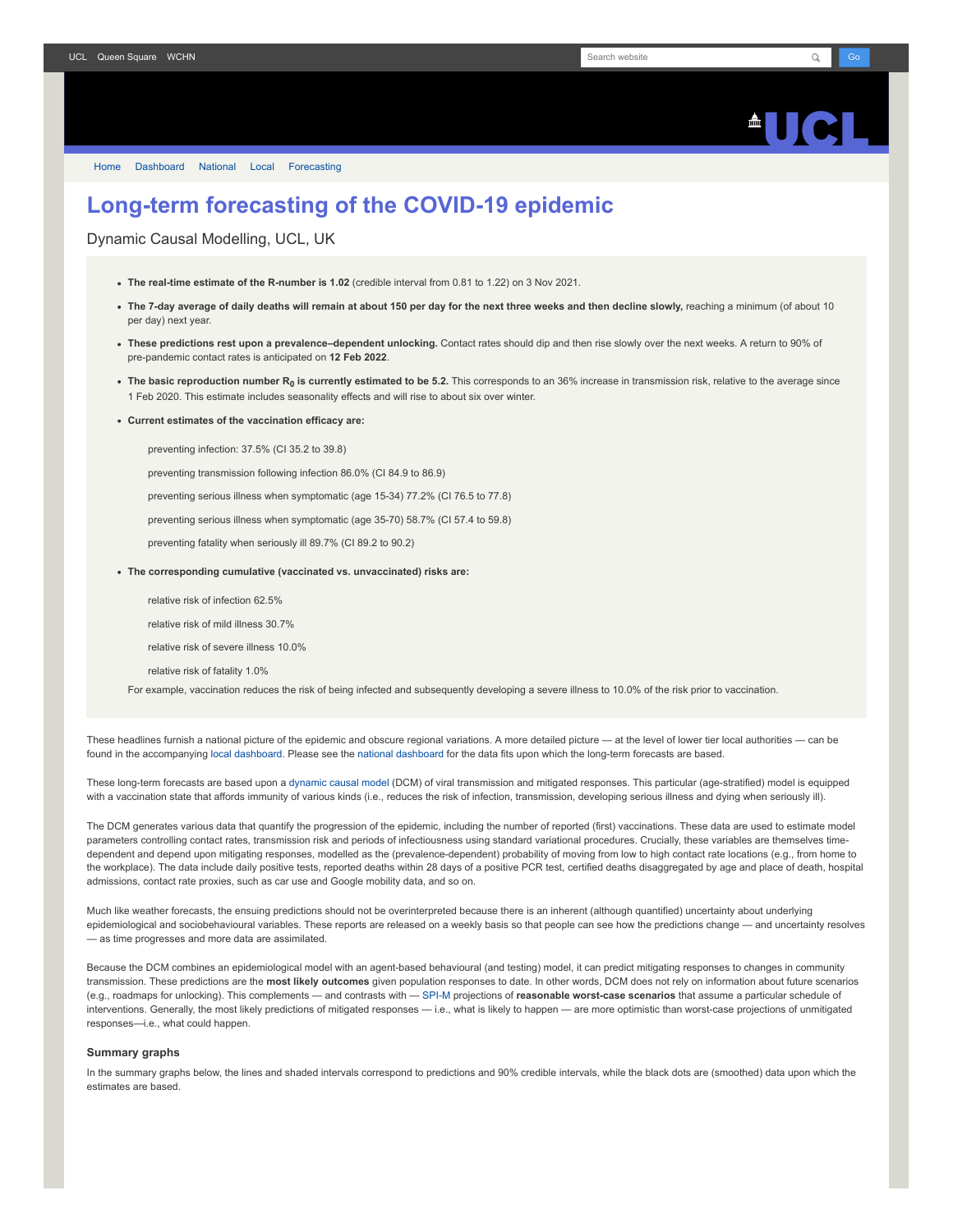

**Prevalence and reproduction ratio:** this panel provides a forecast of (i) the **prevalence of infection** and (ii) the reproduction ratio or **R-number** (blue and orange lines, respectively) with their accompanying confidence intervals (shaded areas). These forecasts are based upon parameters estimated from data up until the reporting date (the vertical line). The data include [GOV.UK estimates](https://www.gov.uk/guidance/the-r-number-in-the-uk#latest-r-and-growth-rate) of the R-number, which are shown for comparison with the DCM estimates. The **basic reproduction ratio** (R0 – yellow line) can be read as the R-number in the absence of any mitigating reductions in contact rates (under the simplifying assumption that the mean period of infectivity is constant). This reflects fluctuations in transmission risk due to seasonality effects and viral mutations. The 'alpha' and 'delta' indicate when the alpha and delta variants were introduced to the UK.

[The DCM estimate of the R-number is based upon a g](https://www.gov.uk/guidance/the-r-number-in-the-uk#contents)[enerative mode](https://en.wikipedia.org/wiki/Generative_model)[l \(i.e., a real-time estimate using data assimilation\). The corresponding consensus estimates from the](https://www.gov.uk/guidance/the-r-number-in-the-uk#contents) SPI-M and [UKHSA](https://www.gov.uk/government/news/uk-health-security-agency-to-take-on-the-modelling-of-the-r-value-and-growth-rate) are based upon retrospective (e.g., Bayesian regression) analysis of recent data and are therefore treated as a lagged estimator. The black dots correspond to the GOV.UK estimates moved backwards in time by 16 days from their date of reporting.

**Attack rate and immunity:** this panel shows long-term forecasts of attack rate, population or herd immunity and the percentage of people who have seroconverted following vaccination (in blue, red and purple, respectively). In addition, an estimate of the effective immunity threshold is provided under simplifying (SIR) assumptions (yellow lines).

The attack rate corresponds to the number of people who have been infected since the onset of the outbreak (blue line). This can be supplemented with a small proportion of the population that have pre-existing immunity (e.g., mucosal immunity or cross immunoreactivity with other SARS viruses). The combination can be read as the herd or population immunity.

The effective immunity threshold is based upon the effective reproduction ratio under pre-pandemic contact rates. The reproduction ratio corresponds to the product of the contact rate, transmission risk and mean infectious period. Note that the effective immunity threshold fluctuates. This reflects the fact that transmission risk changes with time. In this model, transmission risk is modelled as a seasonal fluctuation multiplied by smooth (increasing) [function of time.](https://www.medrxiv.org/content/10.1101/2021.01.10.21249520v1) A fluctuating transmission risk accommodates changes in transmissibility (e.g., due to viral evolution) that is contextualised by seasonal variations in transmission (e.g., due to changes in temperature, humidity, socialising outdoors and the propensity for aerosol transmission).

Based upon the changes in testing, death rate and other data, one can estimate the efficacy of vaccination at several points in the chain from infection to death. This DCM is equipped with two infection states: infected (i.e., exposed) versus infectious (i.e., contagious) and two clinical states: mildly symptomatic versus systemic illness. The efficacy of vaccination is modelled in terms of the relative risk of (i) becoming infected, (ii) becoming infectious after exposure to the virus (i.e., being able to transmit the virus), (iii) becoming seriously ill when mildly symptomatic, and (iv) dying when seriously ill. The relative risk of becoming infected subsumes contact rates and transmission risk. These relative risks can be expressed in terms of conditional efficacies or composed to evaluate the overall risk of morbidity and mortality, relative to not being vaccinated.

**Daily deaths:** this panel shows fatality rates as assessed by patients who died within 28 days of positive PCR test and people who died from certified COVID-19. The former represents an underestimate of COVID-related mortality, where the degree of underestimation depends upon testing rates. The discrepancy is modelled by evaluating the probability of succumbing to COVID-19 and having had a positive PCR test within 28 days.

**Mobility and lockdown:** a long-term forecast of locking and unlocking, based upon car use as quantified by the Department of Transport and - in this graph - Google mobility data. These measures of mobility are expressed in terms of the percentage of pre-pandemic levels. The expected mobility has been thresholded at three levels to illustrate different levels of lockdown. The dates on the lower (graded pink) bar annotate a transition from a more restrictive level of mobility to a less restrictive level. Forecasts of mobility are based upon underlying contact rates that depend upon the prevalence of infection, which are then modulated with a smooth function of time (parameterised with Fourier coefficients).